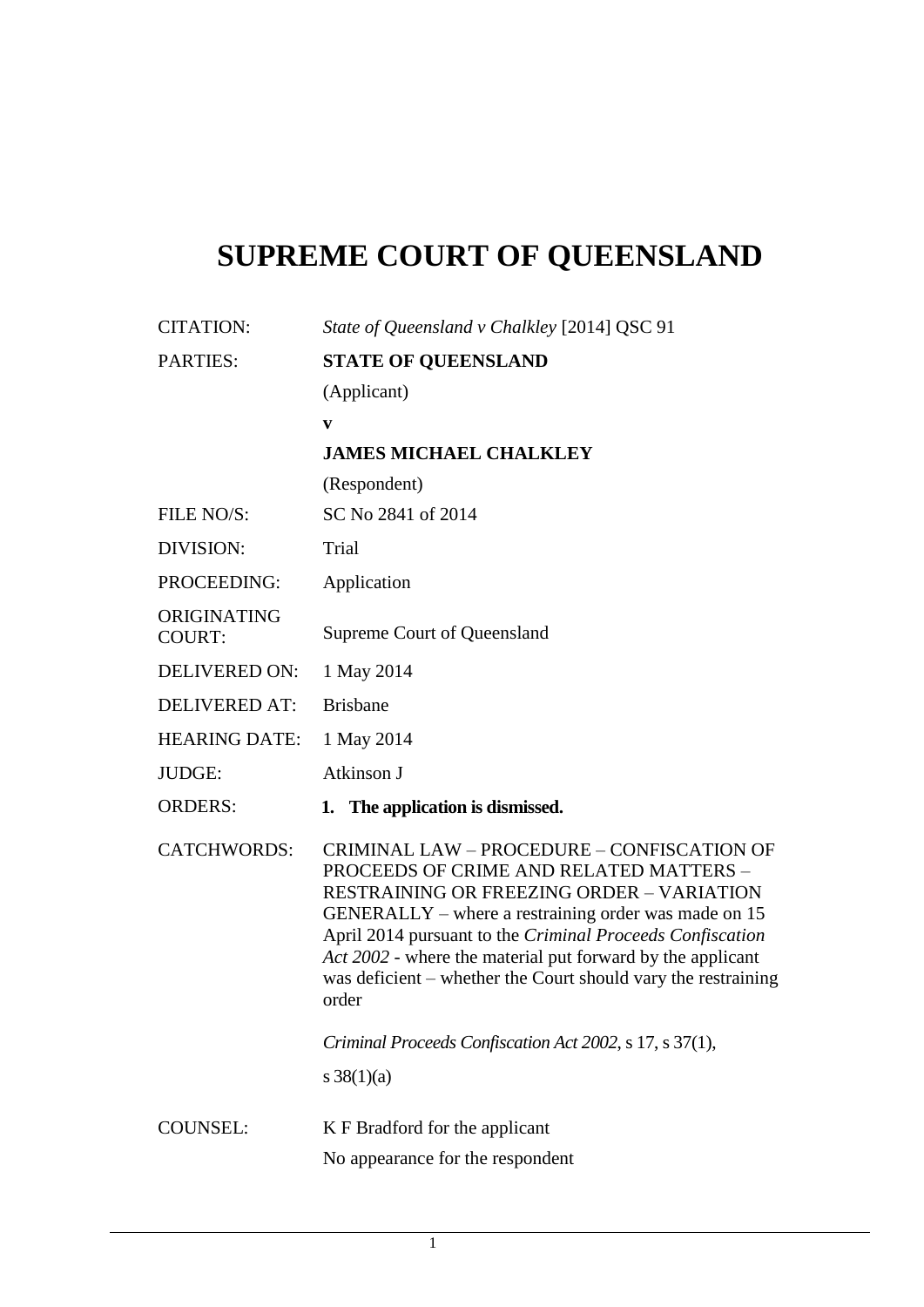SOLICITORS: The Crime and Misconduct Commission for the applicant No appearance for the respondent